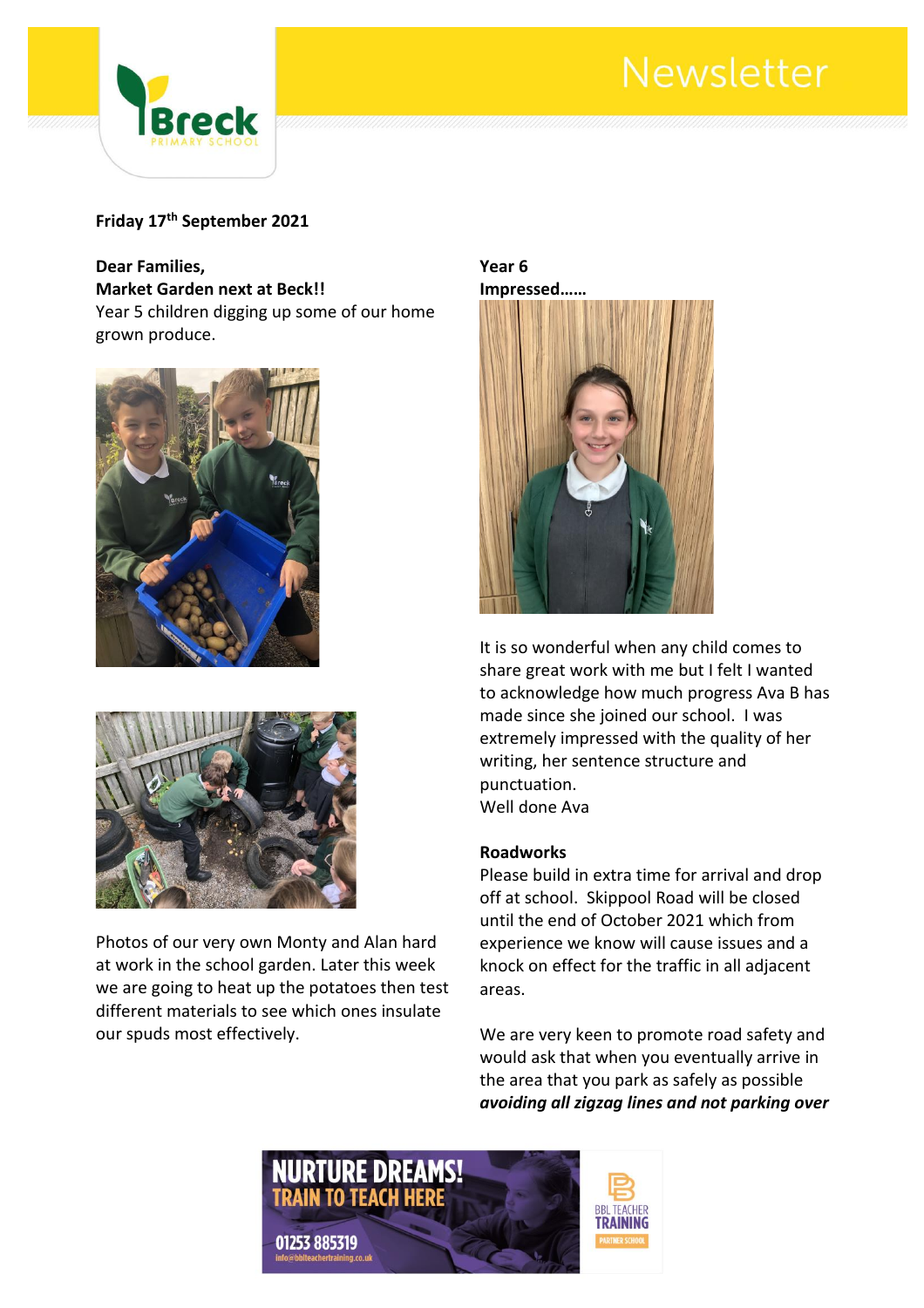# Newsletter



*the neighbour's driveways nor blocking Breck Close by double parking on the dropped curb.*

**Please do not drop children off on the zigzag areas.**

**Once you have dropped off your children please vacate Fouldrey Avenue as soon as possible – this makes spaces for others and helps to clear the road - we are also experiencing a high volume of HGV's in the avenue which is causing a concern for the safety of very young children who are crossing the road.**

We are aware of the issues and we will work with our school community to ensure children arrive safely and are safely looked after at the end of the school day should you experience delays.

#### **Stars of the Week**

Oak Class – Ruby W Beech Class – Amber T Elm Class – Ava H Cedar Class(creative lab) – Hugo K Maple Class – Theo A Ash Class – Aya H Rowan Class – Charlie H Yew Class – Lexie S-B & Alex K

#### **Beanies Polite reminder**

Beanies families are asked not to enter Beanies outdoor area prior to 8.40am. A staff member will come out and open the gate to let families access the provision.

#### **School Uniform**

Please note that our school uniform supplier is Price and Buckland and all uniform must be ordered on line from them – they can take up to 4 weeks to deliver.

[https://www.pbuniform](https://www.pbuniform-online.co.uk/breckprimary)[online.co.uk/breckprimary](https://www.pbuniform-online.co.uk/breckprimary)

#### **Covid**

**We are experiencing an increase in positive cases from the children on roll at school. If your child is unwell in school and we believe them to potentially be suffering symptoms we will contact families to collect their child and their close contacts for a PCR test. If results are negative the child may return to school.**

**If your child is displaying symptoms at home and they have other siblings in school we would strongly urge you to have all family members undertake a PCR test.**

**We understand that this is guidance however we are keen not to move to our contingency risk assessment which includes returning to bubbles/closure of bubbles/closure of our extended services etc. Worst case scenario is total closure of the school and moving to online learning should we meet the threshold of 10% of our school population.**

**We are extremely grateful to those parents who are supporting our requests and working with us to ensure we can maintain full school openings.**